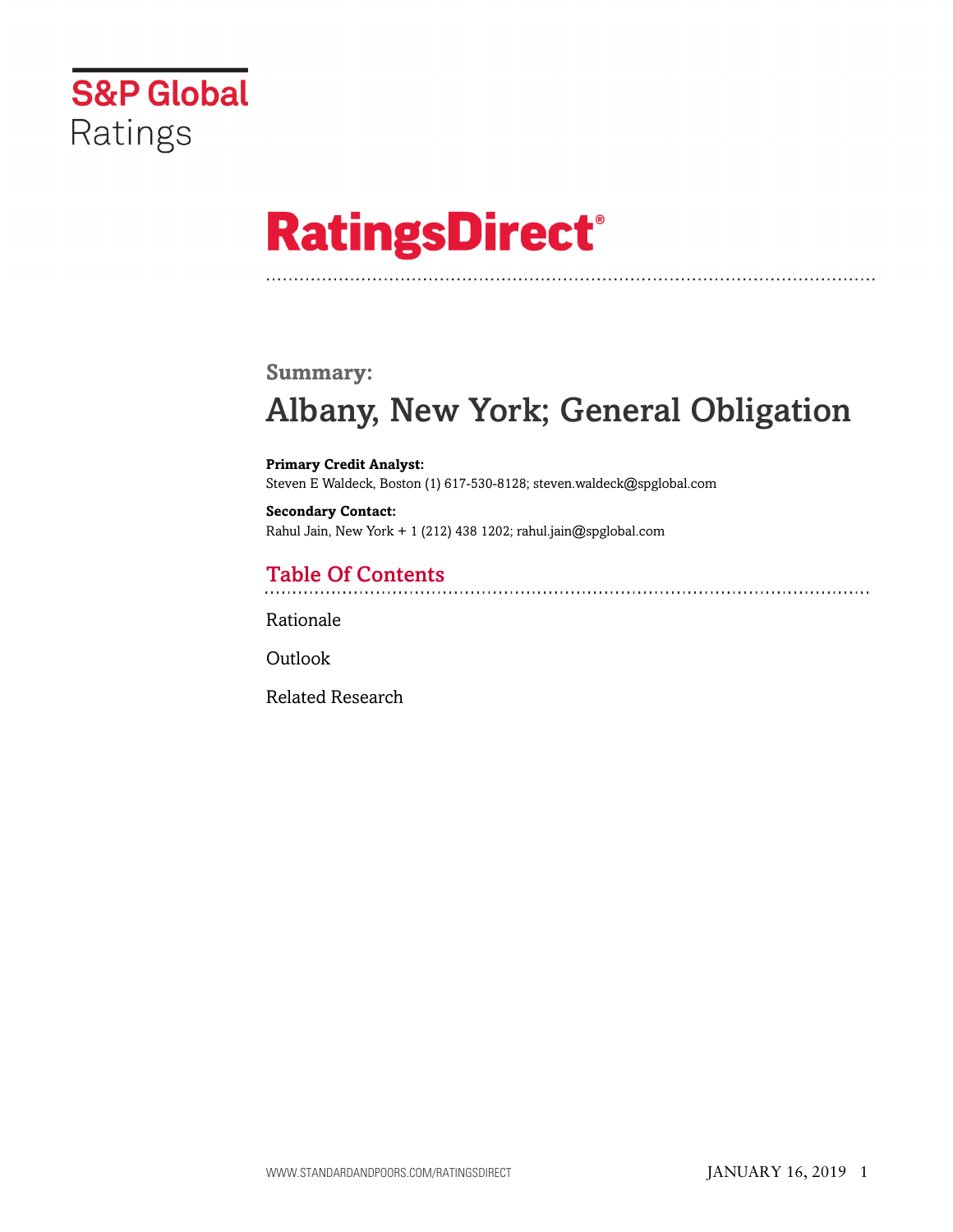# **Summary:** Albany, New York; General Obligation

| <b>Credit Profile</b>                                       |              |          |  |  |
|-------------------------------------------------------------|--------------|----------|--|--|
| US\$29.3 mil GO bnds ser 2019 dtd 01/31/2019 due 01/15/2034 |              |          |  |  |
| Long Term Rating                                            | A+/Stable    | New      |  |  |
| Albany GO                                                   |              |          |  |  |
| Long Term Rating                                            | $A+$ /Stable | Affirmed |  |  |

## <span id="page-1-0"></span>Rationale

S&P Global Ratings assigned its 'A+' long-term rating and stable outlook to Albany, N.Y.'s series 2019 general obligation (GO) serial bonds and affirmed its 'A+' long-term rating and underlying rating (SPUR), with a stable outlook, on the city's existing GO debt.

The city's faith-and-credit-GO pledge secures the bonds, including the statutory authorization to levy ad valorem taxes on all real property in the city, subject to applicable statutory limitations.

We understand officials intend to use series 2019 bond proceeds to purchase street lights and upgrade to light-emitting-diode bulbs, as well as finance all project-related costs.

The rating reflects our opinion of the city's:

- Adequate economy, with access to a broad and diverse metropolitan statistical area (MSA) and a local stabilizing institutional influence;
- Strong management, with good financial policies and practices under our Financial Management Assessment (FMA) methodology;
- Adequate budgetary performance, with an operating deficit in the general fund and a slight operating deficit at the total governmental-fund level in fiscal 2017;
- Very weak budgetary flexibility, with available fund balance in fiscal 2017 of 3.1% of operating expenditures, as well as limited capacity to raise revenue due to consistent and ongoing political resistance;
- Strong liquidity, with total government available cash at 9.5% of total governmental-fund expenditures and 94.2% of governmental debt service, and access to external liquidity we consider strong;
- Very weak debt-and-contingent-liability position, with debt service carrying charges at 10.1% of expenditures and net direct debt that is 56.8% of total governmental-fund revenue, and significant medium-term debt plans and a large pension and other-postemployment-benefit (OPEB) obligation and the lack of a plan to sufficiently address the obligation, but rapid amortization, with 87% of debt scheduled to be retired within 10 years; and
- Strong institutional framework score.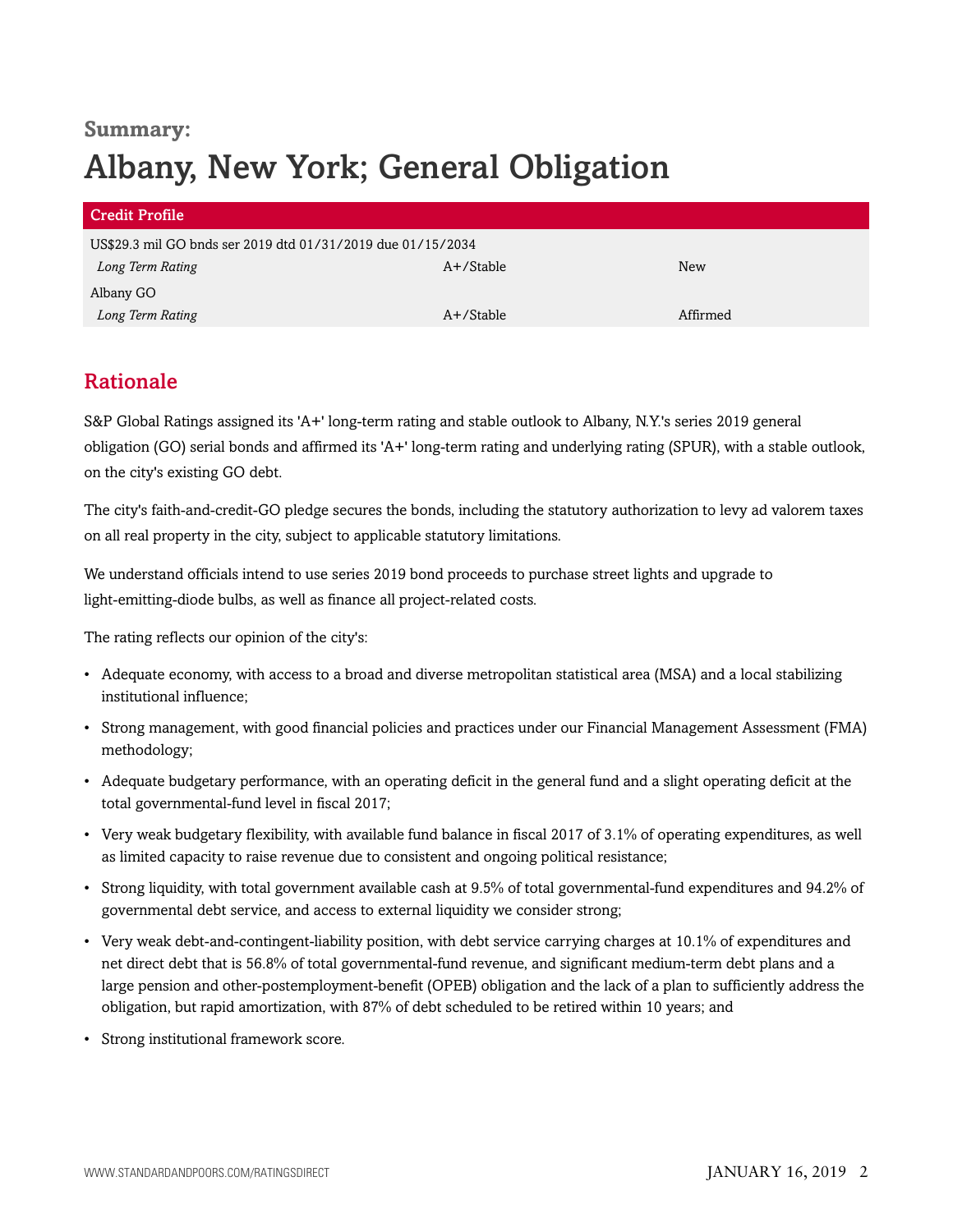#### Adequate economy

We consider Albany's economy adequate. The city, with an estimated population of 99,532, is in Albany County in the Albany-Schenectady-Troy MSA, which we consider broad and diverse. The city also benefits, in our view, from a stabilizing institutional influence. The city has a projected per capita effective buying income of 81.2% of the national level and per capita market value of \$48,828. Overall, market value has grown by 0.7% during the past year to \$4.9 billion in fiscal 2019. County unemployment was 4.3% in 2017.

Albany, the capital of New York State, serves as the central city of the Albany MSA. The presence of state government pervades local income and the city's property tax base. The state is the city's leading employer with 49,000 employees. Approximately 64% of city property is tax exempt, 58% of which management attributes to state tax-exempt property. The level of tax-exempt property adversely affects market value per capita. We believe employment in state government, higher education, and health care stabilizes the local economy.

Management expects continued development of residential property, including private dormitories, to support taxable property value growth in and around the city's downtown area. The city has experienced slight population and employment growth during the past few years, the latter of which management attributes to improvements outside of state government in the manufacturing, health-care, and education sectors. We believe the establishment of, and investment in, the Albany NanoTech complex helps diversify the city's economy.

#### Strong management

We view the city's management as strong, with good financial policies and practices under our FMA methodology, indicating that financial practices exist in most areas but that governance officials might not formalize or regularly monitor all of them.

Management uses five years of trend analysis for revenue and expenditure assumptions and makes adjustments based on recent revenue trends realized or contract considerations. The city's board of estimate monitors revenue and expenditures biweekly. Officials prepare financials for the treasurer's and budget director's offices for budgetary purposes, and they present financial updates to the common council quarterly.

The city maintains a five-year formal capital improvement plan and an investment policy, with holdings and performance disclosed in annual reports to the council. While the city currently lacks a formal reserve policy, it maintains a debt-management policy that details how it could issue debt, as well as carrying-charge targets, excluding revenue-supported debt.

The city does not maintain a five-year, long-term financial plan. It, however, has worked with the state's financial restructuring board and public financial management firm to draft a three-year plan to improve finances.

#### Adequate budgetary performance

Albany's budgetary performance is adequate, in our opinion. The city had deficit operating results in the general fund of 2.2% of expenditures and slight deficit results across all governmental funds of 0.6% of expenditures in fiscal 2017.

Our analysis includes adjustments for recurring transfers out of the general fund and current expenses associated with pensions deferred under the state's contribution-stabilization program.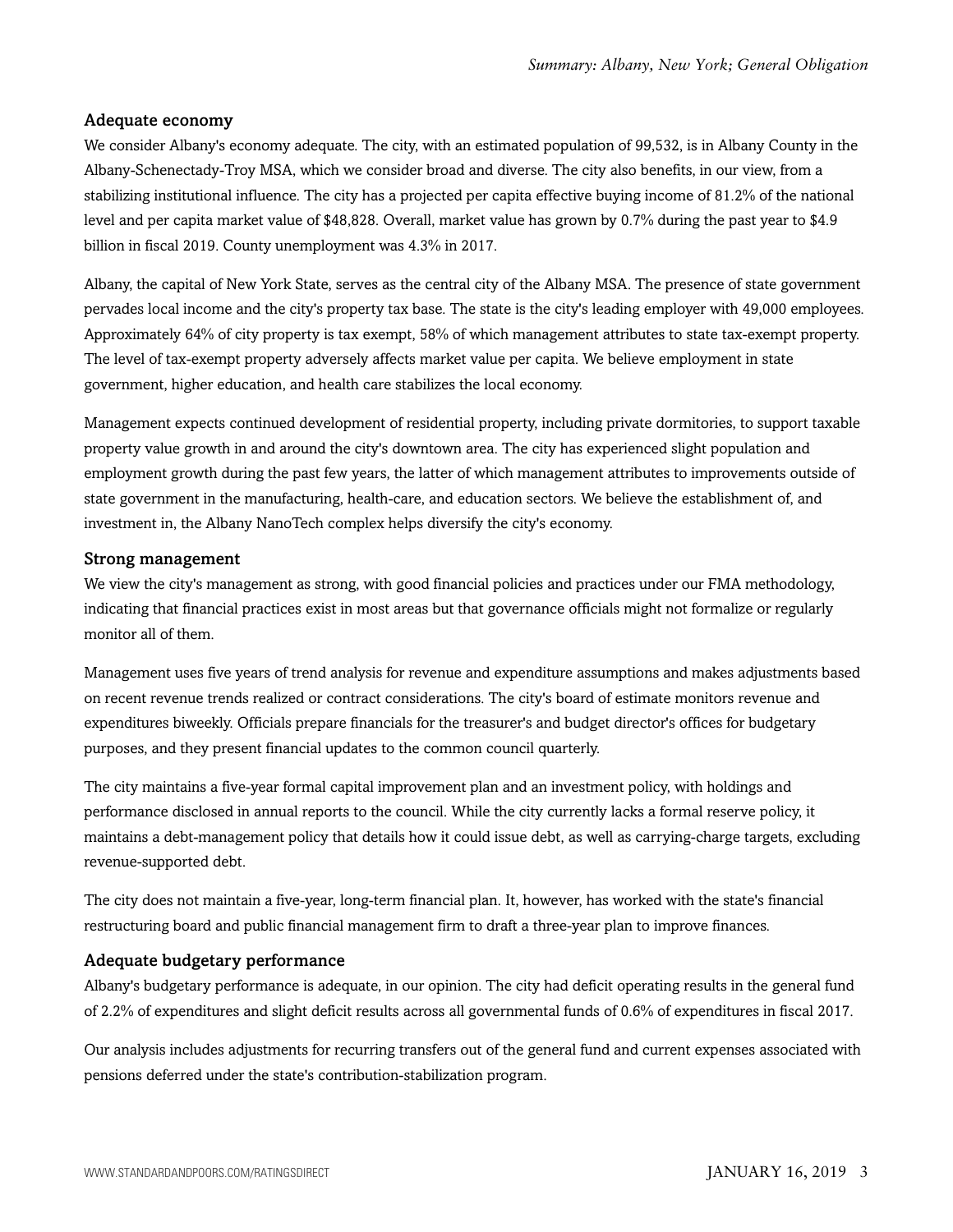Fiscal 2016 closed with an operating surplus of \$6.2 million, supported by significant adjustments to staffing, hiring practices, and procurement and the management of worker's compensation and health-care costs.

We note that while management recognizes the limitations of its tax burden, applied to less than half of all property in the city, officials have looked to set charges for services, such as increased garbage-collection fees, commensurate with the cost of providing the services. We note Albany also received \$12.5 million from the state, which it had budgeted for but was not assured until state budget adoption. In past years, the state provides the funds, also known as spin-up funds, as an accelerated payment for the 19-A program, approved by the New York State Legislature, under which the state provides payments in lieu of taxes (PILOTs) to the city for the use of the Empire State Plaza government complex. In 2017 and 2018, the funds were provided as new revenue to the city and did not decrease future payments under 19-A.

Audited fiscal 2017 results show a slight deficit of \$3.7 million due to higher-than-budgeted worker's compensation expenditures and the loss of voluntary PILOTs. Revenue came in on target. Once again, the city included \$12.5 million in state support, classified as capital city funds. However, in contrast to fiscal 2016, the adopted state budget included the \$12.5 million, not as an accelerated payment for the 19-A program but as unrestricted state support. We believe this change in state funding marks a shift in the legislature's consideration of city finances and the state's role in partnering with the city to support balanced operations; however, we note the funding is not tied to a specific purpose.

The fiscal 2018 adopted budget called for a slight reduction in operating expenditures from fiscal 2017 based on continued oversight of staffing changes and further consolidation of intracity and intercounty services, where possible. In addition, the fiscal 2019 budget no longer includes the voluntary PILOTs the city did not receive the previous two fiscal years. The city budgeted for \$12.5 million in state support, and management notes it received \$12 million. Management expects breakeven results due to sales tax revenue coming in \$1.5 million more than budgeted and voluntary PILOTs coming in \$1.7 million less than budgeted.

The fiscal 2019 adopted budget totals \$176.9 million, a slight increase of 0.3% from fiscal 2018, not including the use of fund balance. Therefore, we believe budgetary performance will likely remain adequate while the city remains reliant on continued state support.

#### Very weak budgetary flexibility

Albany's budgetary flexibility is very weak, in our view, with available fund balance in fiscal 2017 of 3.1% of operating expenditures, or \$5.3 million. Negatively affecting budgetary flexibility, in our view, is a limited capacity to raise revenue due to consistent and ongoing political resistance.

Management expects breakeven fiscal 2018 results with no fund-balance reduction. After years of operating deficits, compounded by uncertainty related to state support from the 19-A program, requiring the use of fund-balance drawdowns, available fund balance was about a negative 1% of operating expenditures in fiscal 2015. We also believe the city has a limited ability to raise revenue from property taxes, evidenced by the share of state-owned land within its jurisdiction and the recent reliance on state support to balance the budget. Due to these recent developments and our expectation for breakeven results in fiscal 2018, we believe Albany's budgetary flexibility will likely remain very weak during the next few fiscal years.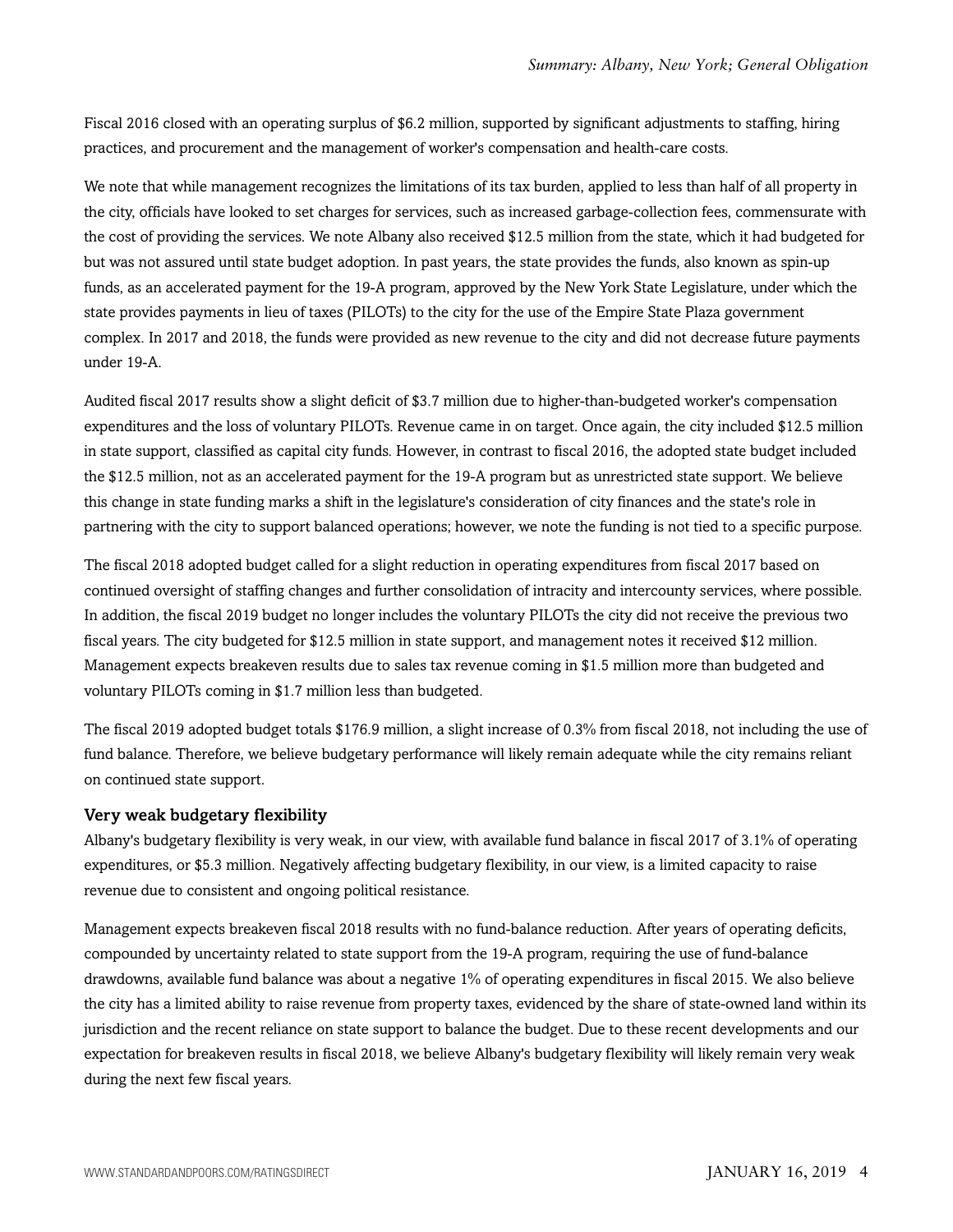#### Strong liquidity

In our opinion, Albany's liquidity is strong, with total government available cash at 9.5% of total governmental-fund expenditures and 94.2% of governmental debt service in fiscal 2017. In our view, the city has strong access to external liquidity if necessary.

In our opinion, the regular issuance of GO debt and bond anticipation notes evidences the city's strong market access. Although the state allows for, what we view as, permissive investments, the city holds its funds in deposit accounts and money-market funds, which we do not consider aggressive. Albany issued \$6 million in revenue anticipation notes in fiscal 2015, its first such issuance since 2009; it, however, has not issued revenue anticipation notes since 2015.

Recent contract settlements with the city's unions did not include retroactive pay. Should current negotiations with its police union follow a similar pattern, we do not believe there would be a significant effect on liquidity. However, if the police union were to receive significant retroactive pay, we could revise our opinion of the liquidity profile. Currently, we expect liquidity will likely remain relatively stable or decrease slightly, which could modify our view of liquidity.

#### Very weak debt-and-contingent-liability profile

In our view, Albany's debt-and-contingent-liability profile is very weak. Total governmental-fund debt service is 10.1% of total governmental-fund expenditures, and net direct debt is 56.8% of total governmental-fund revenue. Negatively affecting our view of the city's debt profile is its significant medium-term debt plans. Approximately 87% of direct debt is scheduled to be repaid within 10 years, which is, in our view, a positive credit factor.

Albany's total direct debt is approximately \$105 million. The city expects to issue up to \$42 million of additional debt, commensurate with its rolling five-year capital improvement plan, with nearly \$33 million in principal amortizing during the same period.

In our opinion, Albany's large pension and OPEB obligation, without a plan in place we think will sufficiently address the obligation, is a credit weakness. Albany's combined required pension and actual OPEB contribution totaled 18% of total governmental-fund expenditures in fiscal 2017: 9.1% represented required contributions to pension obligations and 8.9% represented OPEB payments. The city made its full annual required pension contribution in fiscal 2017. The largest pension plan's funded ratio is 93.5%.

Albany participates in the New York State Employees' Retirement System (NYSERS) and the New York State Police & Fire System (PFRS), which are part of the New York State and local retirement system. The fiduciary net positions, as a percent of total pension liability, were 98.2% for NYSERS and 96.9% for PFRS at March 31, 2018.

At Dec. 31, 2017, the city owed about \$13 million to NYSERS due to deferred contributions. Albany deferred \$1.5 million in pension costs in fiscal 2018, and it could defer the same amount in fiscal 2019. Despite the state pension plans' strong funded levels, we note the city will eventually have to catch up with its deferred pension contributions and annual contributions through, at least, fiscal 2029.

Albany also provides OPEB to eligible employees, funded on a pay-as-you-go basis. At Dec. 31, 2017, the city's unfunded OPEB liability was \$399.4 million. Albany contributed 57.5% of its annual OPEB cost in fiscal 2017. We consider the city's large pension and OPEB costs and lack of a plan to fund OPEB obligations, which we recognize as limited under state statute, negative credit factors.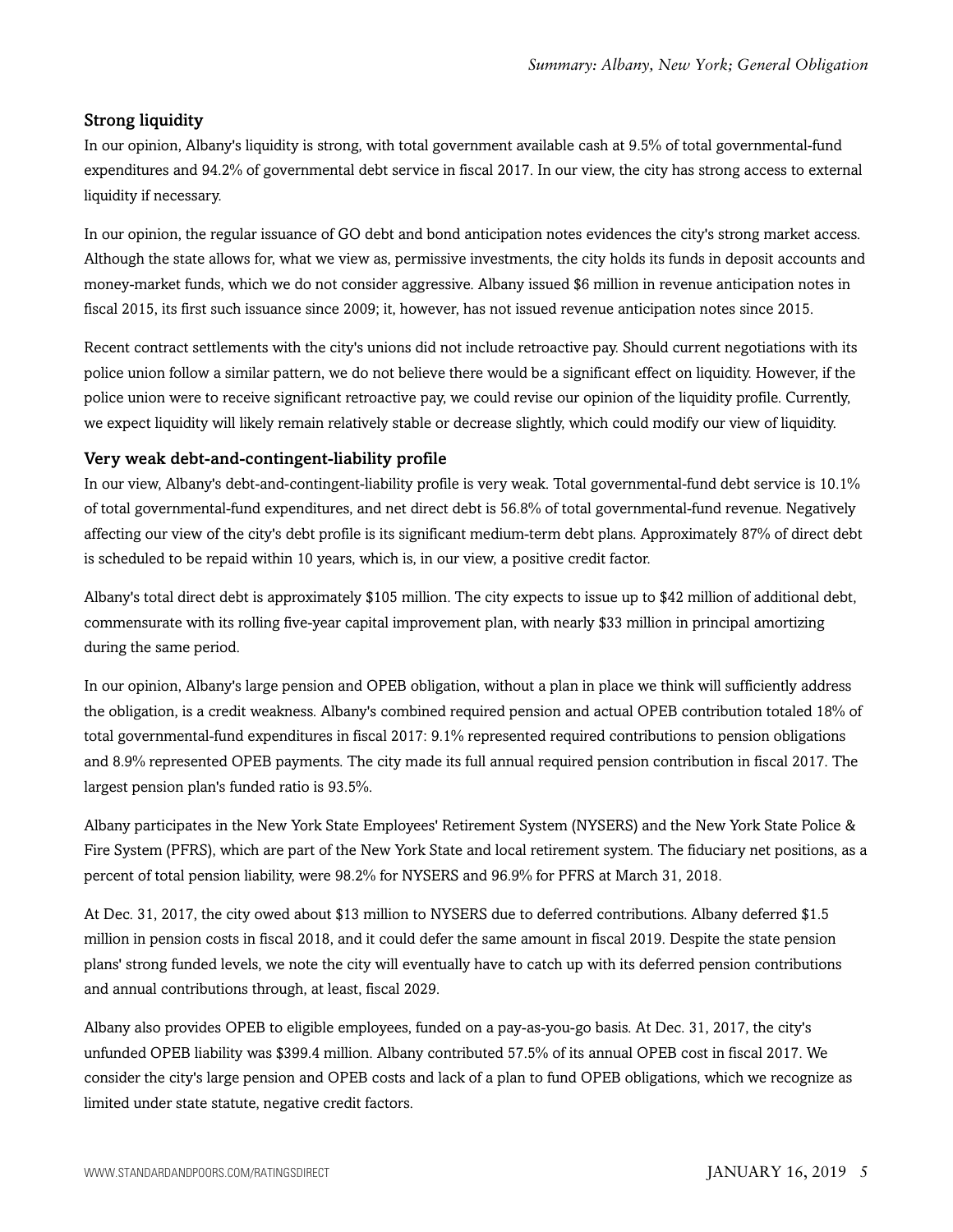#### Strong institutional framework

<span id="page-5-0"></span>The institutional framework score for New York cities, other than New York City, is strong.

# **Outlook**

The stable outlook reflects S&P Global Ratings' opinion of the city's adequate economy, supported by the stabilizing presence of state government and other educational and health-care institutions. The outlook also reflects our opinion of the city's recent return to positive available fund balance. We believe management will likely maintain reserves during the next few fiscal years due to its recent efforts to reduce citywide departmental expenses. Therefore, we do not expect to change the rating during the two-year outlook period.

#### Downside scenario

If the city's efforts to generate additional revenue through service charges, continued state support, and plans to consolidate city services for expenditure savings do not successfully decrease budgetary gaps, we could lower the rating. In addition, if the city were to settle its contracts outstanding with significant retroactive payments or fixed costs from pension and OPEB expenditures were to pressure the budget, causing liquidity to decline, we could lower the rating.

#### Upside scenario

If management were to maintain its efforts to improve operating performance, allowing it to rebuild fund balance while improving liquidity, without increasing its reliance on state aid, we could raise the rating.

## <span id="page-5-1"></span>Related Research

- S&P Public Finance Local GO Criteria: How We Adjust Data For Analytic Consistency, Sept. 12, 2013
- Incorporating GASB 67 And 68: Evaluating Pension/OPEB Obligations Under Standard & Poor's U.S. Local Government GO Criteria, Sept. 2, 2015
- 2018 Update Of Institutional Framework For U.S. Local Governments

| Ratings Detail (As Of January 16, 2019) |                 |          |
|-----------------------------------------|-----------------|----------|
| Albany GO (serial) bnds                 |                 |          |
| Long Term Rating                        | $A+$ /Stable    | Affirmed |
| Albany GO (serial) bnds                 |                 |          |
| Long Term Rating                        | $A+$ /Stable    | Affirmed |
| Albany GO (AGM)                         |                 |          |
| <b>Unenhanced Rating</b>                | A+(SPUR)/Stable | Affirmed |
| Albany GO (BAM)                         |                 |          |
| <b>Unenhanced Rating</b>                | A+(SPUR)/Stable | Affirmed |
| Albany GO (BAM)                         |                 |          |
| <b>Unenhanced Rating</b>                | A+(SPUR)/Stable | Affirmed |
| <b>Albany GO</b>                        |                 |          |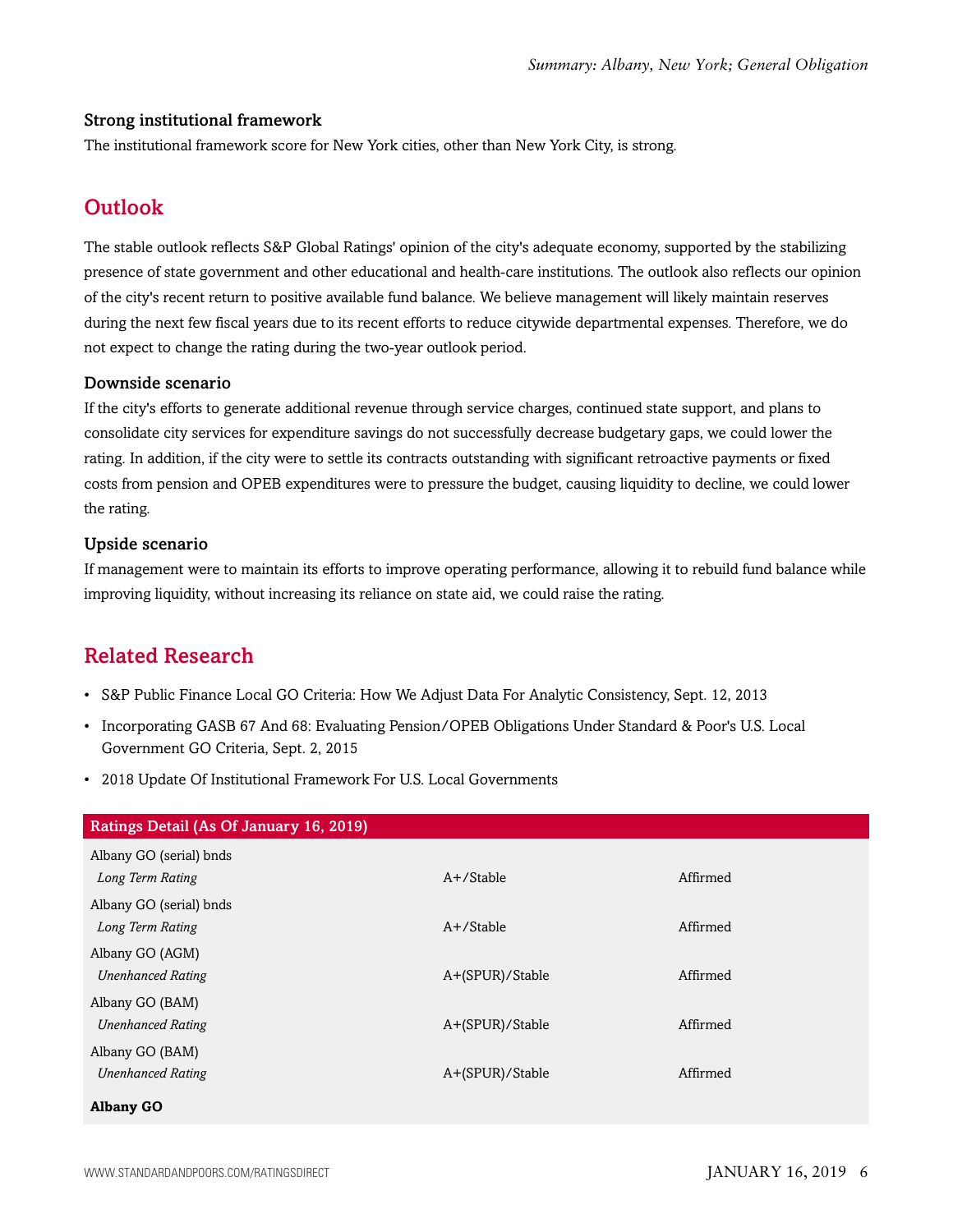| Ratings Detail (As Of January 16, 2019) (cont.) |              |          |  |  |
|-------------------------------------------------|--------------|----------|--|--|
| Long Term Rating                                | $A+$ /Stable | Affirmed |  |  |
| Many issues are enhanced by bond insurance.     |              |          |  |  |

Certain terms used in this report, particularly certain adjectives used to express our view on rating relevant factors, have specific meanings ascribed to them in our criteria, and should therefore be read in conjunction with such criteria. Please see Ratings Criteria at www.standardandpoors.com for further information. Complete ratings information is available to subscribers of RatingsDirect at www.capitaliq.com. All ratings affected by this rating action can be found on S&P Global Ratings' public website at www.standardandpoors.com. Use the Ratings search box located in the left column.